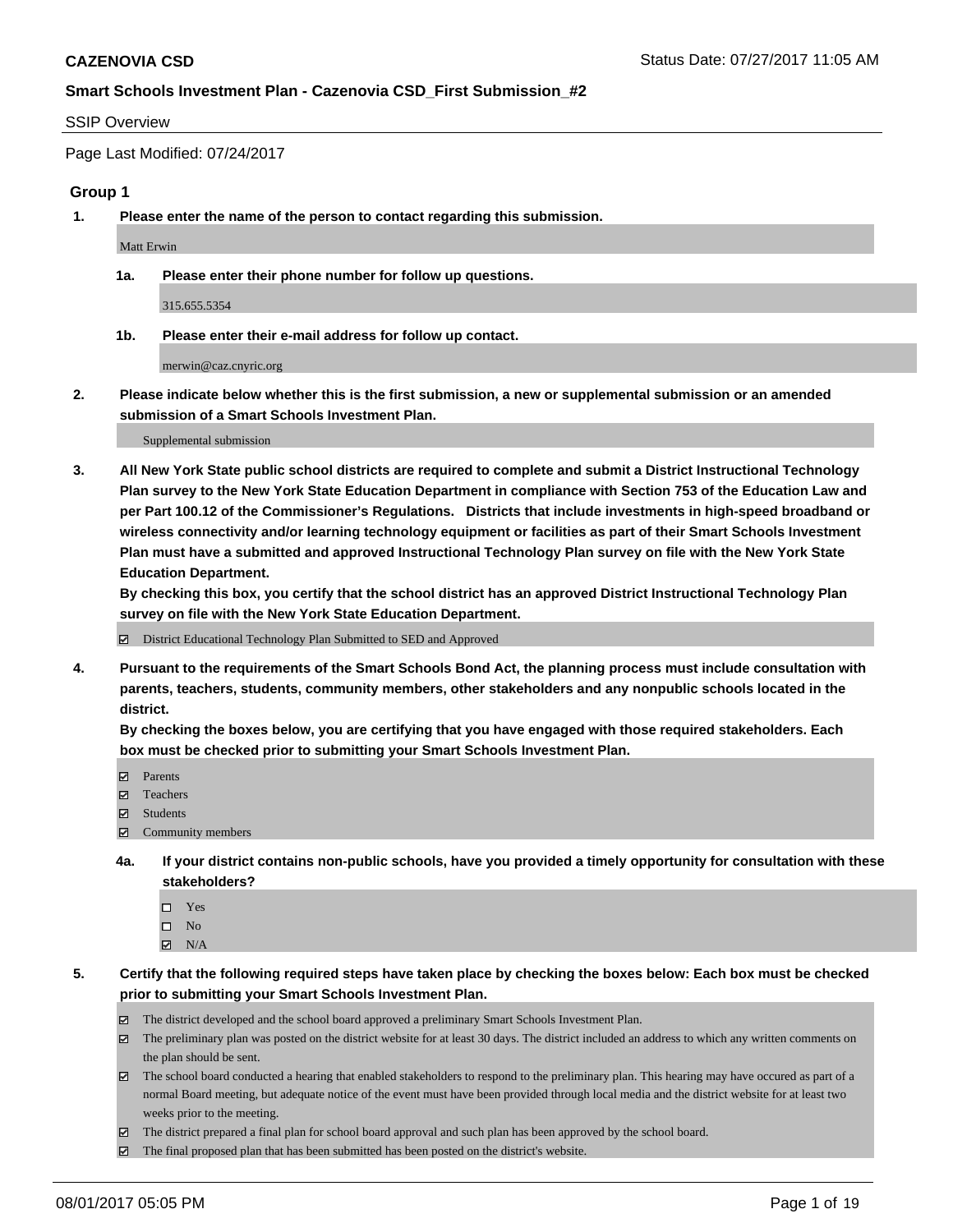SSIP Overview

Page Last Modified: 07/24/2017

**5a. Please upload the proposed Smart Schools Investment Plan (SSIP) that was posted on the district's website, along with any supporting materials. Note that this should be different than your recently submitted Educational Technology Survey. The Final SSIP, as approved by the School Board, should also be posted on the website and remain there during the course of the projects contained therein.**

SmartSchool2Phase2.pdf

**5b. Enter the webpage address where the final Smart Schools Investment Plan is posted. The Plan should remain posted for the life of the included projects.**

http://cazenoviacsd.com/smart-schools-initial-investment-plan/

**6. Please enter an estimate of the total number of students and staff that will benefit from this Smart Schools Investment Plan based on the cumulative projects submitted to date.**

1,690

**7. An LEA/School District may partner with one or more other LEA/School Districts to form a consortium to pool Smart Schools Bond Act funds for a project that meets all other Smart School Bond Act requirements. Each school district participating in the consortium will need to file an approved Smart Schools Investment Plan for the project and submit a signed Memorandum of Understanding that sets forth the details of the consortium including the roles of each respective district.**

 $\Box$  The district plans to participate in a consortium to partner with other school district(s) to implement a Smart Schools project.

**8. Please enter the name and 6-digit SED Code for each LEA/School District participating in the Consortium.**

| <b>Partner LEA/District</b> | <b>ISED BEDS Code</b> |
|-----------------------------|-----------------------|
| (No Response)               | (No Response)         |

**9. Please upload a signed Memorandum of Understanding with all of the participating Consortium partners.**

(No Response)

**10. Your district's Smart Schools Bond Act Allocation is:**

\$813,516

**11. Enter the budget sub-allocations by category that you are submitting for approval at this time. If you are not budgeting SSBA funds for a category, please enter 0 (zero.) If the value entered is \$0, you will not be required to complete that survey question.**

|                                       | Sub-<br>Allocations |
|---------------------------------------|---------------------|
| <b>School Connectivity</b>            | 0                   |
| Connectivity Projects for Communities | $\Omega$            |
| <b>Classroom Technology</b>           | 360,359             |
| Pre-Kindergarten Classrooms           | 0                   |
| Replace Transportable Classrooms      | O                   |
| <b>High-Tech Security Features</b>    | 0                   |
| Totals:                               | 360,359             |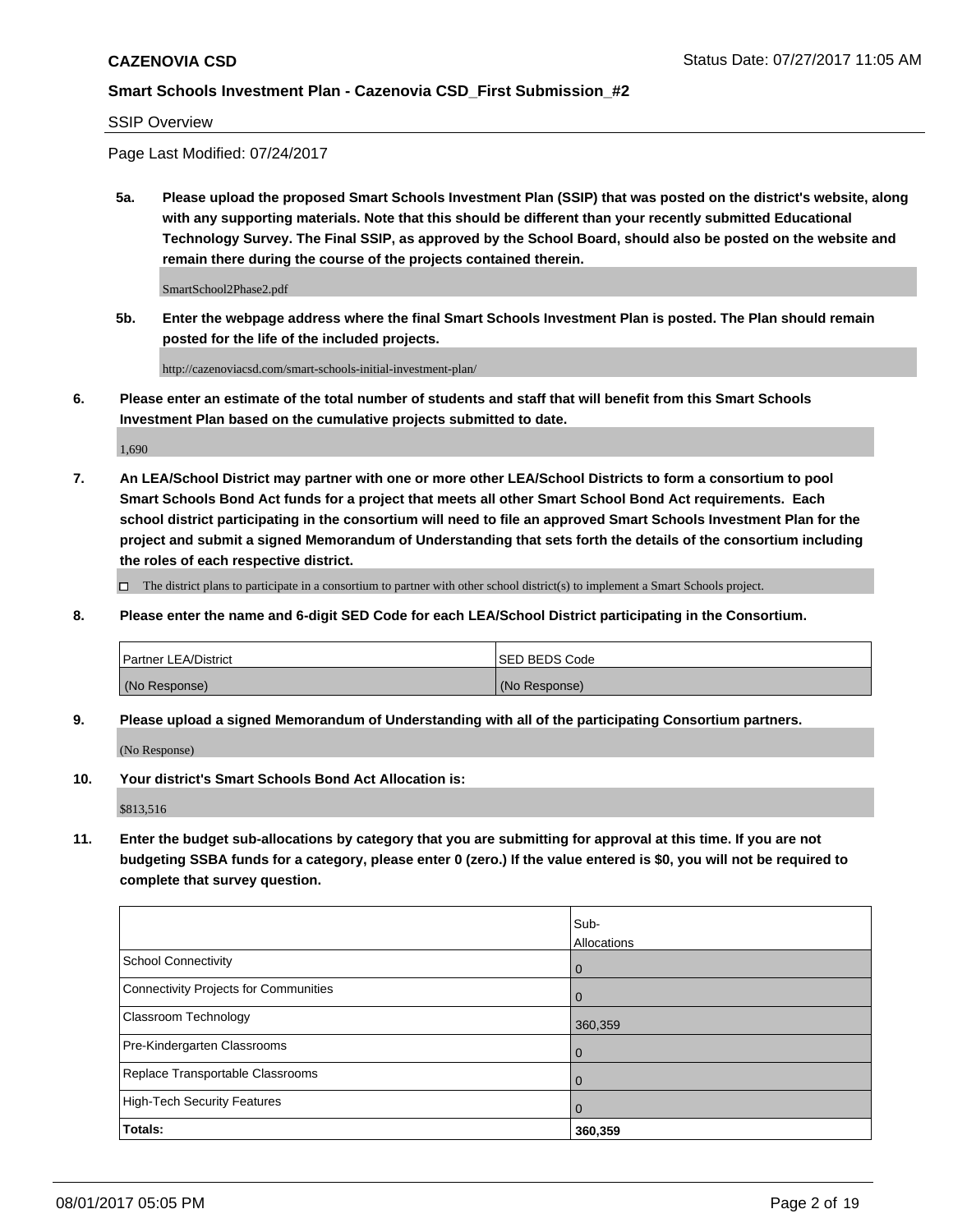### School Connectivity

Page Last Modified: 07/24/2017

### **Group 1**

- **1. In order for students and faculty to receive the maximum benefit from the technology made available under the Smart Schools Bond Act, their school buildings must possess sufficient connectivity infrastructure to ensure that devices can be used during the school day. Smart Schools Investment Plans must demonstrate that:**
	- **sufficient infrastructure that meets the Federal Communications Commission's 100 Mbps per 1,000 students standard currently exists in the buildings where new devices will be deployed, or**
	- **is a planned use of a portion of Smart Schools Bond Act funds, or**
	- **is under development through another funding source.**

**Smart Schools Bond Act funds used for technology infrastructure or classroom technology investments must increase the number of school buildings that meet or exceed the minimum speed standard of 100 Mbps per 1,000 students and staff within 12 months. This standard may be met on either a contracted 24/7 firm service or a "burstable" capability. If the standard is met under the burstable criteria, it must be:**

**1. Specifically codified in a service contract with a provider, and**

**2. Guaranteed to be available to all students and devices as needed, particularly during periods of high demand, such as computer-based testing (CBT) periods.**

**Please describe how your district already meets or is planning to meet this standard within 12 months of plan submission.**

(No Response)

- **1a. If a district believes that it will be impossible to meet this standard within 12 months, it may apply for a waiver of this requirement, as described on the Smart Schools website. The waiver must be filed and approved by SED prior to submitting this survey.**
	- By checking this box, you are certifying that the school district has an approved waiver of this requirement on file with the New York State Education Department.

#### **2. Connectivity Speed Calculator (Required)**

|                         | l Number of<br><b>Students</b> | Multiply by<br>100 Kbps | Divide by 1000 Current Speed<br>to Convert to<br>Required<br>l Speed in Mb | lin Mb           | Expected<br>Speed to be<br>Attained Within Required<br>12 Months | Expected Date<br>When<br>Speed Will be<br><b>Met</b> |
|-------------------------|--------------------------------|-------------------------|----------------------------------------------------------------------------|------------------|------------------------------------------------------------------|------------------------------------------------------|
| <b>Calculated Speed</b> | (No<br>Response)               | (No Response)           | (No<br>Response)                                                           | (No<br>Response) | (No<br>Response)                                                 | l (No<br>Response)                                   |

### **3. Describe how you intend to use Smart Schools Bond Act funds for high-speed broadband and/or wireless connectivity projects in school buildings.**

(No Response)

**4. Describe the linkage between the district's District Instructional Technology Plan and the proposed projects. (There should be a link between your response to this question and your response to Question 1 in Part E. Curriculum and Instruction "What are the district's plans to use digital connectivity and technology to improve teaching and learning?)**

(No Response)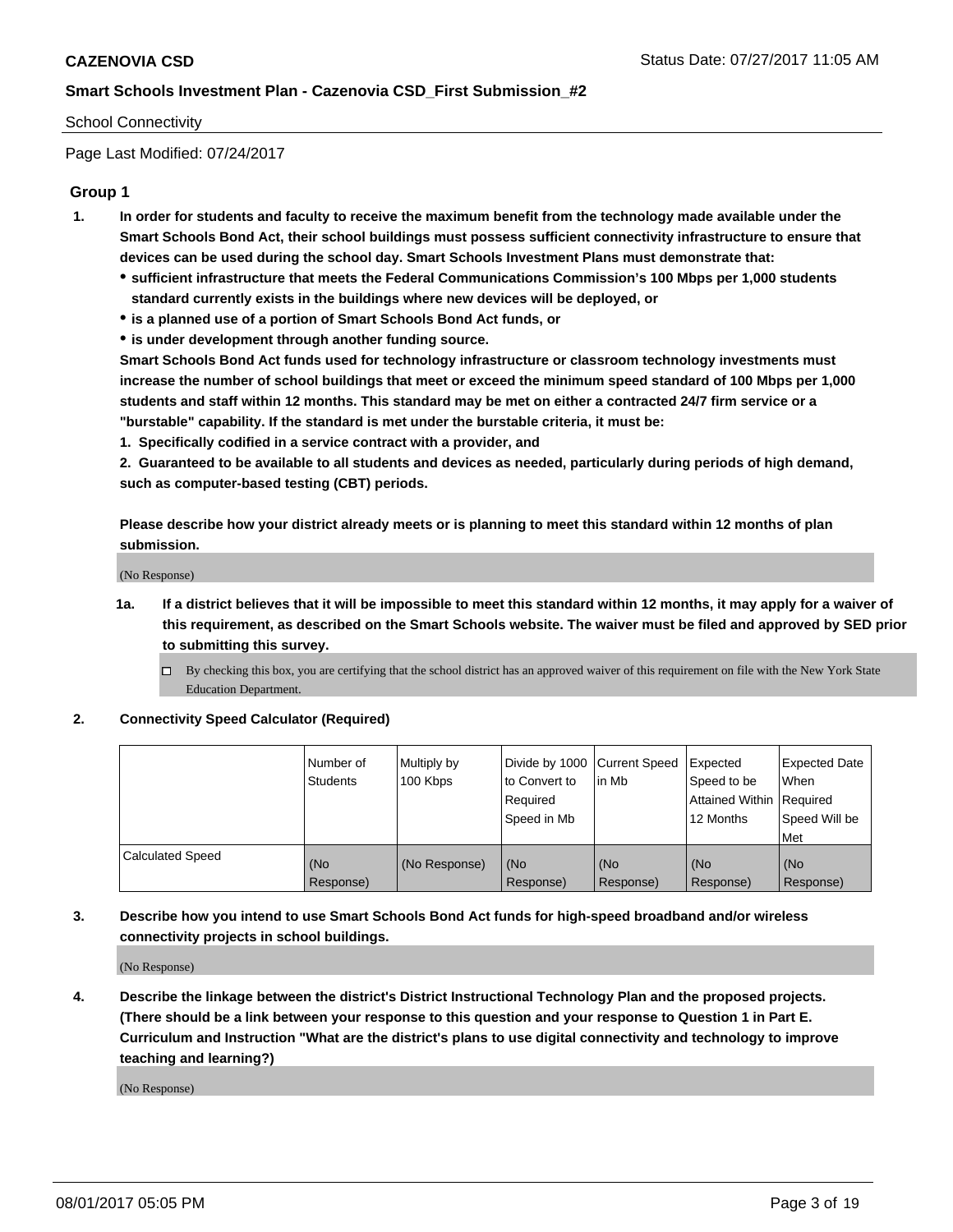#### School Connectivity

Page Last Modified: 07/24/2017

**5. If the district wishes to have students and staff access the Internet from wireless devices within the school building, or in close proximity to it, it must first ensure that it has a robust Wi-Fi network in place that has sufficient bandwidth to meet user demand.**

**Please describe how you have quantified this demand and how you plan to meet this demand.**

(No Response)

**6. As indicated on Page 5 of the guidance, the Office of Facilities Planning will have to conduct a preliminary review of all capital projects, including connectivity projects.**

**Please indicate on a separate row each project number given to you by the Office of Facilities Planning.**

| Project Number |  |
|----------------|--|
|                |  |
| (No Response)  |  |

**7. Certain high-tech security and connectivity infrastructure projects may be eligible for an expedited review process as determined by the Office of Facilities Planning.**

**Was your project deemed eligible for streamlined review?**

(No Response)

**8. Include the name and license number of the architect or engineer of record.**

| Name          | License Number |
|---------------|----------------|
| (No Response) | (No Response)  |

**9. If you are submitting an allocation for School Connectivity complete this table.**

**Note that the calculated Total at the bottom of the table must equal the Total allocation for this category that you entered in the SSIP Overview overall budget.** 

|                                            | Sub-          |
|--------------------------------------------|---------------|
|                                            | Allocation    |
| Network/Access Costs                       | (No Response) |
| <b>Outside Plant Costs</b>                 | (No Response) |
| School Internal Connections and Components | (No Response) |
| <b>Professional Services</b>               | (No Response) |
| Testing                                    | (No Response) |
| <b>Other Upfront Costs</b>                 | (No Response) |
| <b>Other Costs</b>                         | (No Response) |
| Totals:                                    | 0             |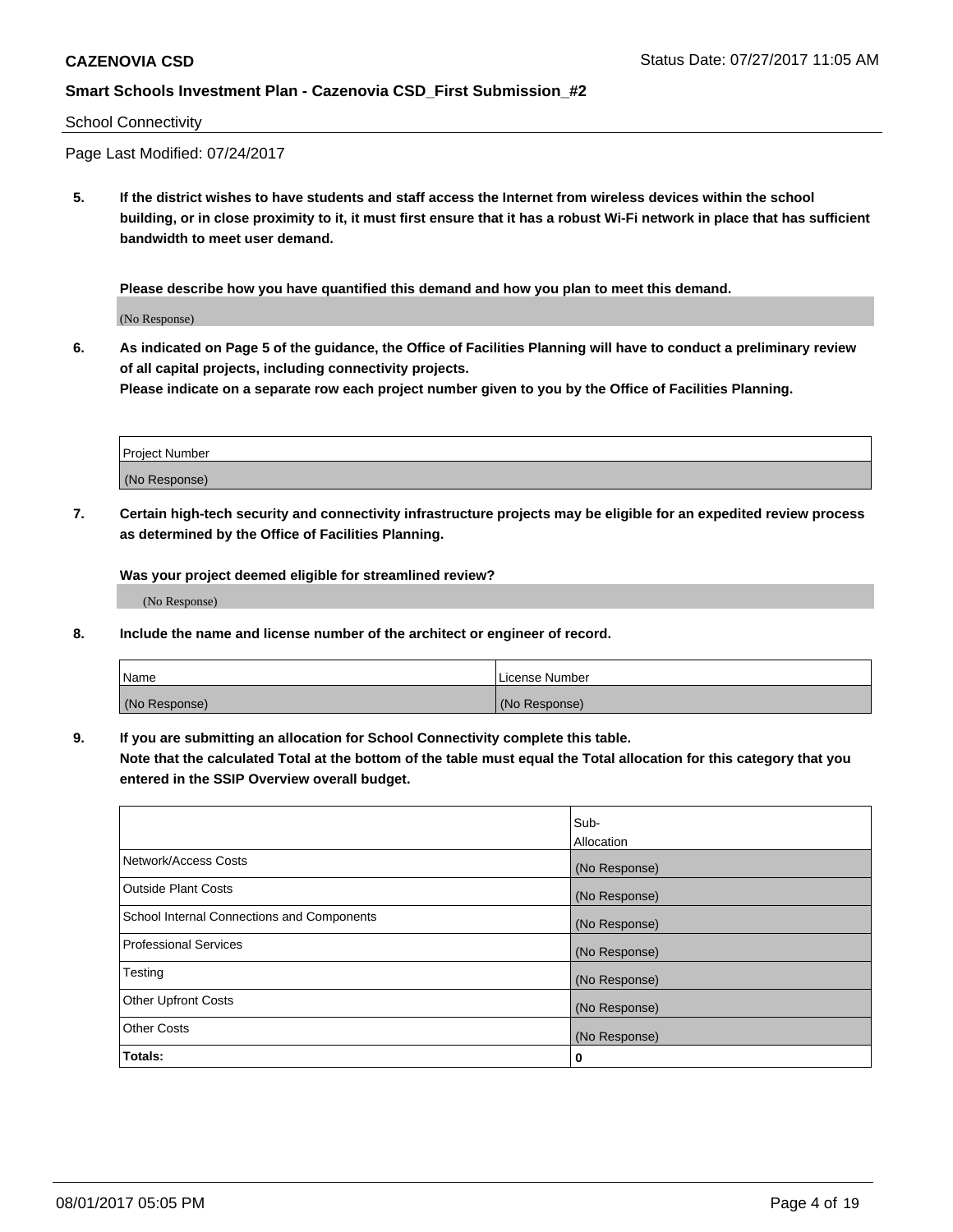#### School Connectivity

Page Last Modified: 07/24/2017

**10. Please detail the type, quantity, per unit cost and total cost of the eligible items under each sub-category. This is especially important for any expenditures listed under the "Other" category. All expenditures must be eligible for tax-exempt financing to be reimbursed through the SSBA. Sufficient detail must be provided so that we can verify this is the case. If you have any questions, please contact us directly through smartschools@nysed.gov. NOTE: Wireless Access Points should be included in this category, not under Classroom Educational Technology, except those that will be loaned/purchased for nonpublic schools. Add rows under each sub-category for additional items, as needed.**

Select the allowable expenditure type. Repeat to add another item under each type. Item to be purchased  $\sqrt{$  Quantity  $\sqrt{}$  Cost per Item  $\sqrt{}$  Total Cost (No Response) (No Response) (No Response) (No Response) (No Response)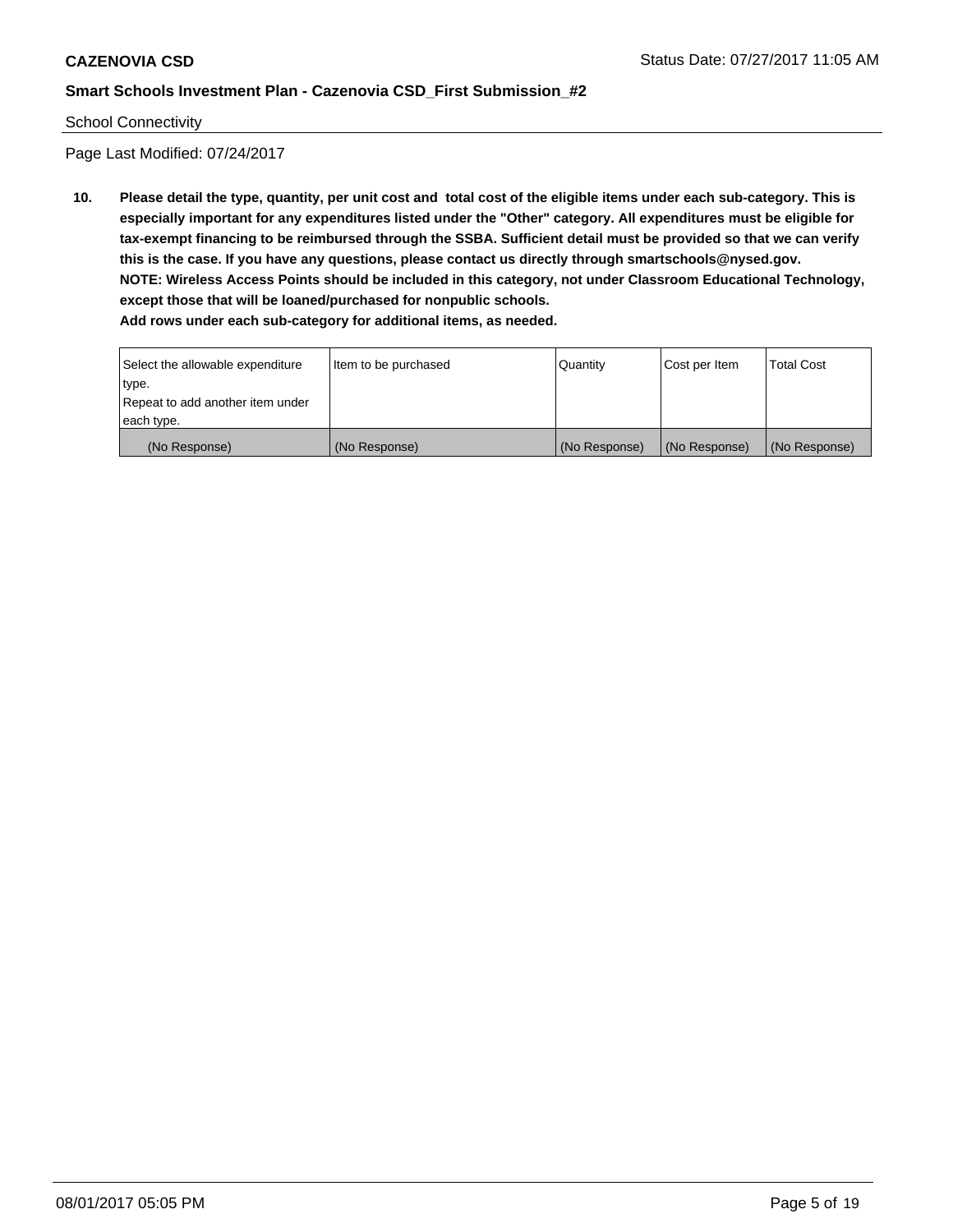Community Connectivity (Broadband and Wireless)

Page Last Modified: 07/24/2017

### **Group 1**

**1. Describe how you intend to use Smart Schools Bond Act funds for high-speed broadband and/or wireless connectivity projects in the community.**

(No Response)

**2. Please describe how the proposed project(s) will promote student achievement and increase student and/or staff access to the Internet in a manner that enhances student learning and/or instruction outside of the school day and/or school building.**

(No Response)

**3. Community connectivity projects must comply with all the necessary local building codes and regulations (building and related permits are not required prior to plan submission).**

 $\Box$  I certify that we will comply with all the necessary local building codes and regulations.

**4. Please describe the physical location of the proposed investment.**

(No Response)

**5. Please provide the initial list of partners participating in the Community Connectivity Broadband Project, along with their Federal Tax Identification (Employer Identification) number.**

| <b>Project Partners</b> | Federal ID#     |
|-------------------------|-----------------|
| (No Response)           | l (No Response) |

**6. If you are submitting an allocation for Community Connectivity, complete this table. Note that the calculated Total at the bottom of the table must equal the Total allocation for this category that you entered in the SSIP Overview overall budget.**

|                                    | Sub-Allocation |
|------------------------------------|----------------|
| Network/Access Costs               | (No Response)  |
| Outside Plant Costs                | (No Response)  |
| <b>Tower Costs</b>                 | (No Response)  |
| <b>Customer Premises Equipment</b> | (No Response)  |
| <b>Professional Services</b>       | (No Response)  |
| Testing                            | (No Response)  |
| <b>Other Upfront Costs</b>         | (No Response)  |
| <b>Other Costs</b>                 | (No Response)  |
| Totals:                            | 0              |

**7. Please detail the type, quantity, per unit cost and total cost of the eligible items under each sub-category. This is especially important for any expenditures listed under the "Other" category. All expenditures must be capital-bond eligible to be reimbursed through the SSBA. If you have any questions, please contact us directly through smartschools@nysed.gov.**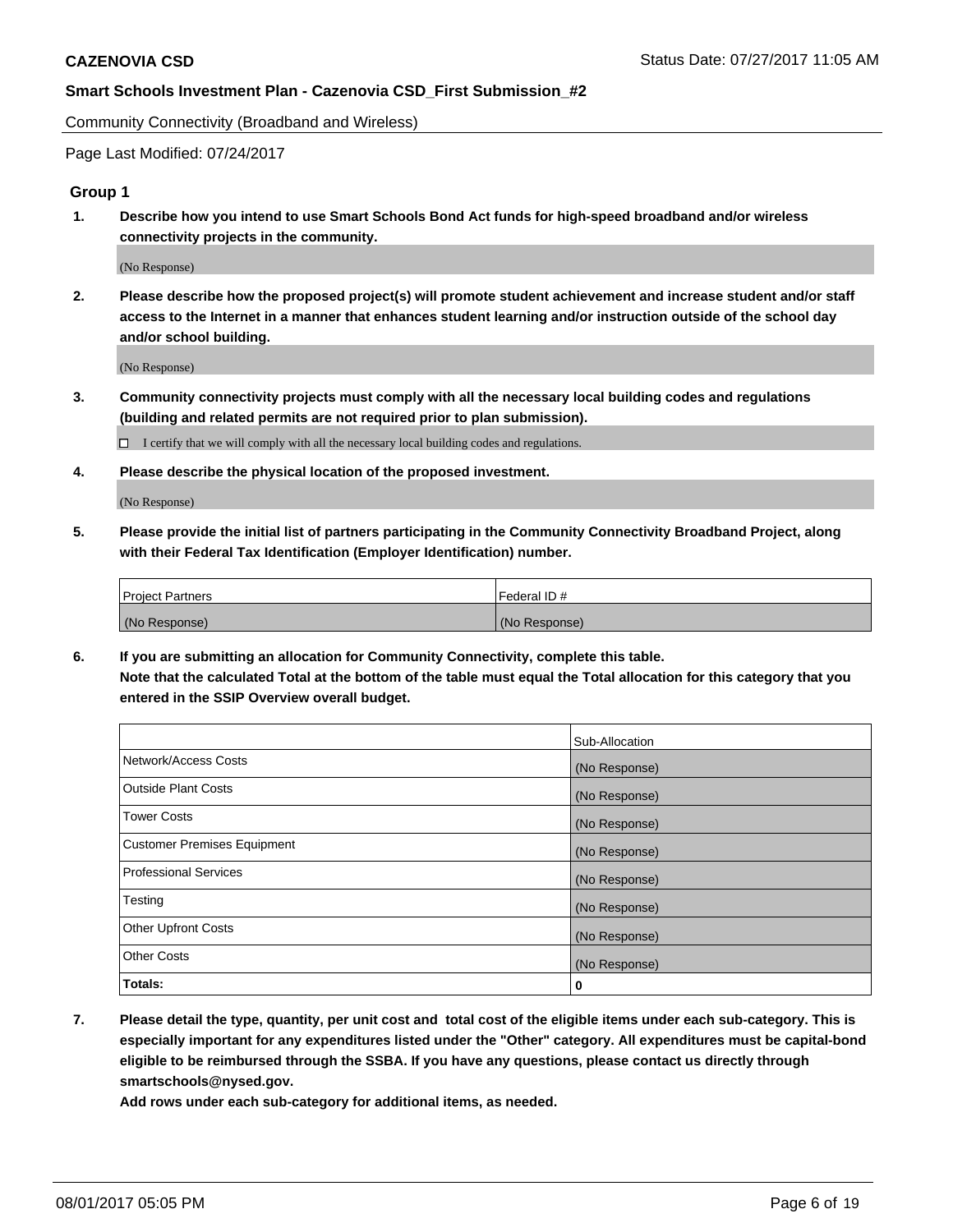Community Connectivity (Broadband and Wireless)

| Select the allowable expenditure<br>type.<br>Repeat to add another item under | Item to be purchased | Quantity      | Cost per Item | <b>Total Cost</b> |
|-------------------------------------------------------------------------------|----------------------|---------------|---------------|-------------------|
| each type.                                                                    |                      |               |               |                   |
| (No Response)                                                                 | (No Response)        | (No Response) | (No Response) | (No Response)     |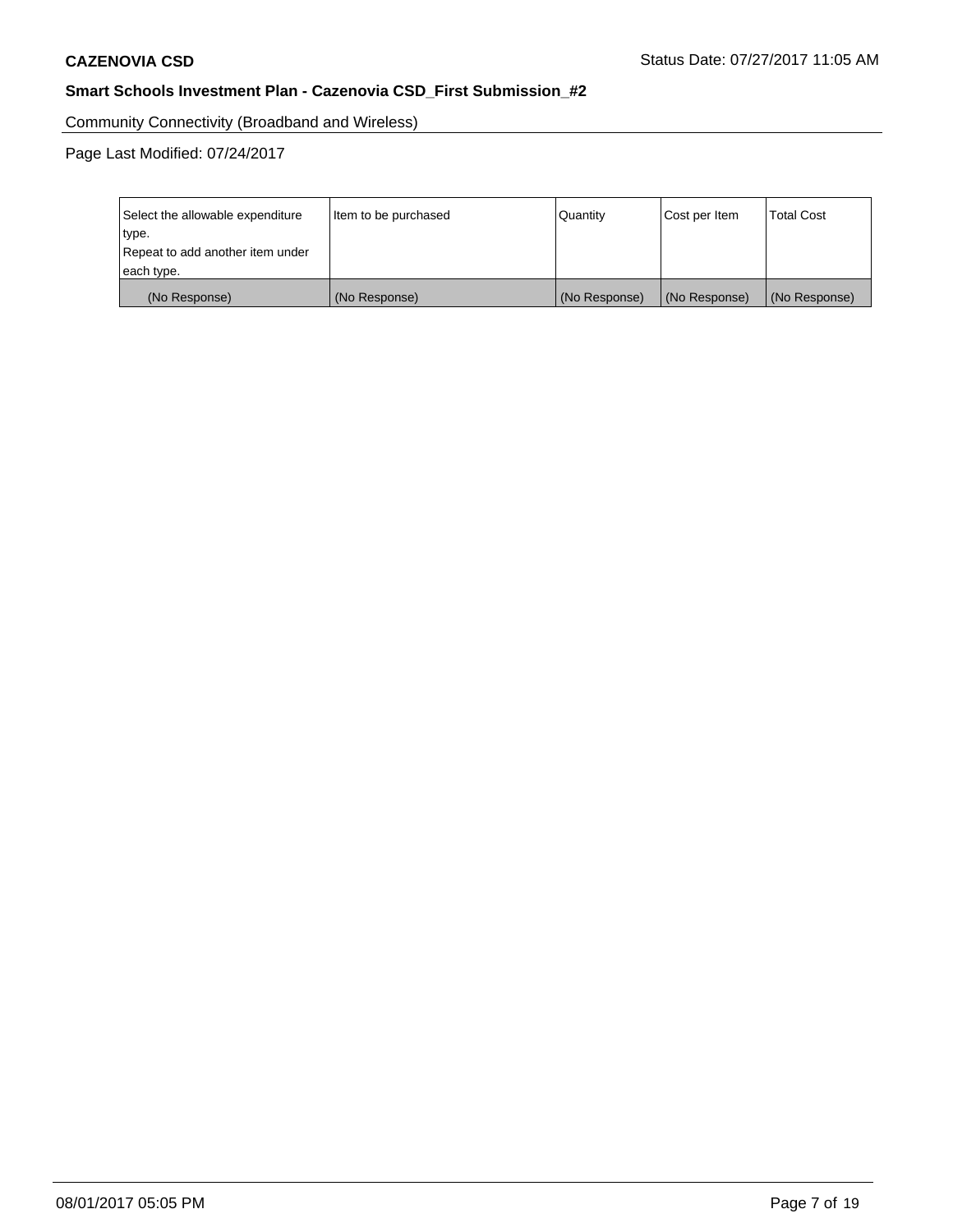### Classroom Learning Technology

Page Last Modified: 07/24/2017

### **Questions**

**1. In order for students and faculty to receive the maximum benefit from the technology made available under the Smart Schools Bond Act, their school buildings must possess sufficient connectivity infrastructure to ensure that devices can be used during the school day. Smart Schools Investment Plans must demonstrate that sufficient infrastructure that meets the Federal Communications Commission's 100 Mbps per 1,000 students standard currently exists in the buildings where new devices will be deployed, or is a planned use of a portion of Smart Schools Bond Act funds, or is under development through another funding source.**

**Smart Schools Bond Act funds used for technology infrastructure or classroom technology investments must increase the number of school buildings that meet or exceed the minimum speed standard of 100 Mbps per 1,000 students and staff within 12 months. This standard may be met on either a contracted 24/7 firm service or a "burstable" capability. If the standard is met under the burstable criteria, it must be:**

- **1. Specifically codified in a service contract with a provider, and**
- **2. Guaranteed to be available to all students and devices as needed, particularly during periods of high demand, such as computer-based testing (CBT) periods.**

**Please describe how your district already meets or is planning to meet this standard within 12 months of plan submission.**

Cazenovia's current network systems exceed the minimum requirements set by NYS. We currently maintain a 1GB WAN and Internal bandwidth (LAN) between/within buildings is as follows:

HS/MS 1GB & 10GB Some switches still require upgrade to 10GB (Part of planned future investment)

Elementary Currently 1GB this planned investment will achieve 10GB. This will be completed ASAP. This is awaiting SSBA approval (our Phase I).

- **1a. If a district believes that it will be impossible to meet this standard within 12 months, it may apply for a waiver of this requirement, as described on the Smart Schools website. The waiver must be filed and approved by SED prior to submitting this survey.**
	- $\Box$  By checking this box, you are certifying that the school district has an approved waiver of this requirement on file with the New York State Education Department.

#### **2. Connectivity Speed Calculator (Required)**

|                         | I Number of<br><b>Students</b> | Multiply by<br>100 Kbps | Divide by 1000 Current Speed<br>to Convert to<br>Reauired<br>Speed in Mb | lin Mb | <b>Expected</b><br>Speed to be<br>Attained Within Required<br>12 Months | <b>Expected Date</b><br>When<br>Speed Will be<br>Met |
|-------------------------|--------------------------------|-------------------------|--------------------------------------------------------------------------|--------|-------------------------------------------------------------------------|------------------------------------------------------|
| <b>Calculated Speed</b> | 1.459                          | 145.900                 | 145.9                                                                    | 1000   | 1000                                                                    | <b>Currently Met</b>                                 |

**3. If the district wishes to have students and staff access the Internet from wireless devices within the school building, or in close proximity to it, it must first ensure that it has a robust Wi-Fi network in place that has sufficient bandwidth to meet user demand.**

**Please describe how you have quantified this demand and how you plan to meet this demand.**

We currently have an effective wireless network in place, this project will allow us to upgrade these devices to allow for increased bandwidth. Thereby supporting more devices which are continually being added to support learning in the district.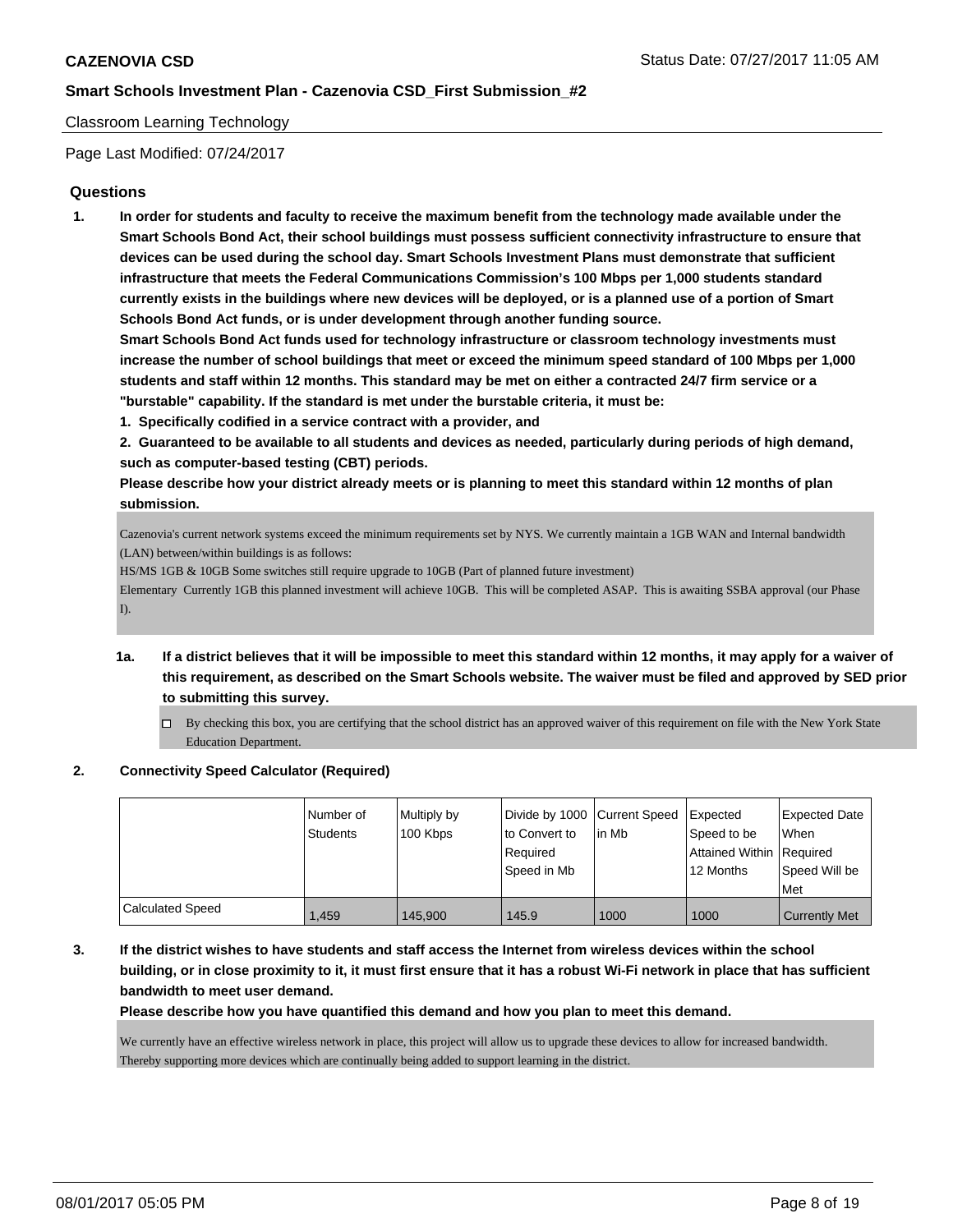#### Classroom Learning Technology

Page Last Modified: 07/24/2017

**4. All New York State public school districts are required to complete and submit an Instructional Technology Plan survey to the New York State Education Department in compliance with Section 753 of the Education Law and per Part 100.12 of the Commissioner's Regulations.**

**Districts that include educational technology purchases as part of their Smart Schools Investment Plan must have a submitted and approved Instructional Technology Plan survey on file with the New York State Education Department.**

- By checking this box, you are certifying that the school district has an approved Instructional Technology Plan survey on file with the New York State Education Department.
- **5. Describe the devices you intend to purchase and their compatibility with existing or planned platforms or systems. Specifically address the adequacy of each facility's electrical, HVAC and other infrastructure necessary to install and support the operation of the planned technology.**

We intend to purchase replacement devices for outdated laptops, desktops, and projectors throughout the district. Additionally, we plan to purchase Chromebooks for the 3rd, 4th and 5th grades. We already implement Chromebooks at numerous other grade levels. All necessary building infrastructure is in place currently. Our SSBA Phase I (still pending approval) will further enhance our wireless network capabilities to support the addtional devices at the elementary school.

#### **6. Describe how the proposed technology purchases will:**

- **> enhance differentiated instruction;**
- **> expand student learning inside and outside the classroom;**
- **> benefit students with disabilities and English language learners; and**
- **> contribute to the reduction of other learning gaps that have been identified within the district.**

**The expectation is that districts will place a priority on addressing the needs of students who struggle to succeed in a rigorous curriculum. Responses in this section should specifically address this concern and align with the district's Instructional Technology Plan (in particular Question 2 of E. Curriculum and Instruction: "Does the district's instructional technology plan address the needs of students with disabilities to ensure equitable access to instruction, materials and assessments?" and Question 3 of the same section: "Does the district's instructional technology plan address the provision of assistive technology specifically for students with disabilities to ensure access to and participation in the general curriculum?"**

These technology purchases will allow us to differentiate instruction by providing greater opportunity for access for all students. It will help our teachers be able to meet the needs of students individually. Also, this technology will allow us to expand learning beyond the four walls of the classroom. This technology will helps students continue to learn outside their classrooms. Access to this technology will allow students to be in control of their testing and program accommodations. More specifically, with these devices, English language learners and students with disabilities will have their computer screens read to them, thus accessing their ability to comprehend complex text. This will allow access to our rigorous curriculum for all students.

**7. Where appropriate, describe how the proposed technology purchases will enhance ongoing communication with parents and other stakeholders and help the district facilitate technology-based regional partnerships, including distance learning and other efforts.**

These technology purchases will enhance ongoing communication with all stakeholder groups. It provides us the opportunity to create partnerships with other schools around the world. It may lead to enhancements to our current elective offerings in all curricular areas. Distance learning opportunities will become available, as students will now have their own devices to access these type of classes.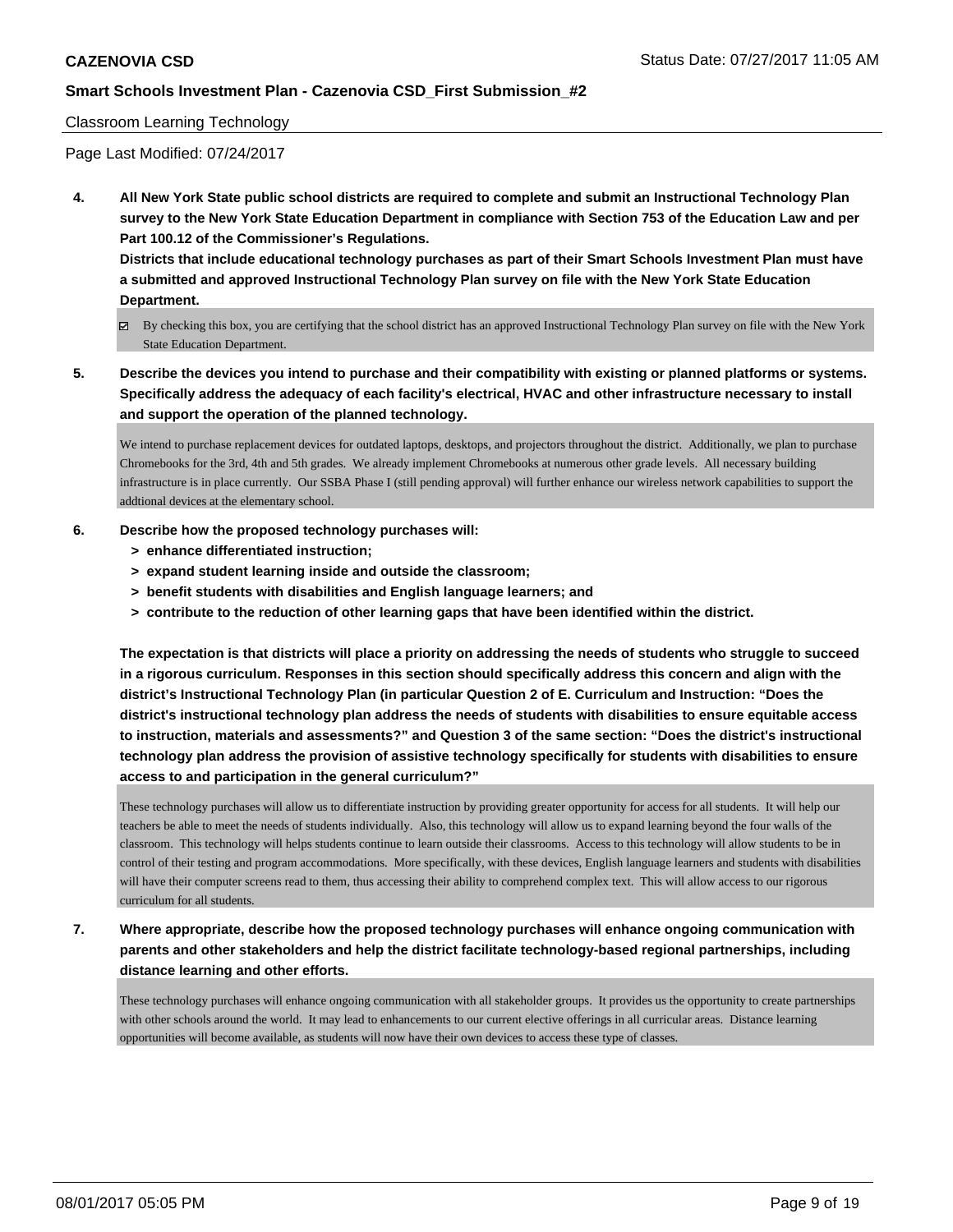### Classroom Learning Technology

Page Last Modified: 07/24/2017

**8. Describe the district's plan to provide professional development to ensure that administrators, teachers and staff can employ the technology purchased to enhance instruction successfully.**

**Note: This response should be aligned and expanded upon in accordance with your district's response to Question 1 of F. Professional Development of your Instructional Technology Plan: "Please provide a summary of professional development offered to teachers and staff, for the time period covered by this plan, to support technology to enhance teaching and learning. Please include topics, audience and method of delivery within your summary."**

At Cazenovia Central School District we are committed to training our administrators and teachers in various technologies to improve teaching and learning for our students. Our professional development technology offerings include: How to Meet the Needs of all Learners Though the use of Technology, Assistive Technology Training (for special education students), Using Technology to Formatively Assess all students, enhance research opportunities for all students, and Providing Timely Feedback to Students.

- **9. Districts must contact the SUNY/CUNY teacher preparation program that supplies the largest number of the district's new teachers to request advice on innovative uses and best practices at the intersection of pedagogy and educational technology.**
	- $\boxtimes$  By checking this box, you certify that you have contacted the SUNY/CUNY teacher preparation program that supplies the largest number of your new teachers to request advice on these issues.
	- **9a. Please enter the name of the SUNY or CUNY Institution that you contacted.**

SUNY Oswego

**9b. Enter the primary Institution phone number.**

(315) 312-3011

**9c. Enter the name of the contact person with whom you consulted and/or will be collaborating with on innovative uses of technology and best practices.**

Mark Hardy

**10. A district whose Smart Schools Investment Plan proposes the purchase of technology devices and other hardware must account for nonpublic schools in the district.**

**Are there nonpublic schools within your school district?**

Yes  $\boxtimes$  No

**11. Nonpublic Classroom Technology Loan Calculator**

**The Smart Schools Bond Act provides that any Classroom Learning Technology purchases made using Smart Schools funds shall be lent, upon request, to nonpublic schools in the district. However, no school district shall be required to loan technology in amounts greater than the total obtained and spent on technology pursuant to the Smart Schools Bond Act and the value of such loan may not exceed the total of \$250 multiplied by the nonpublic school enrollment in the base year at the time of enactment.**

**See:**

**http://www.p12.nysed.gov/mgtserv/smart\_schools/docs/Smart\_Schools\_Bond\_Act\_Guidance\_04.27.15\_Final.pdf.**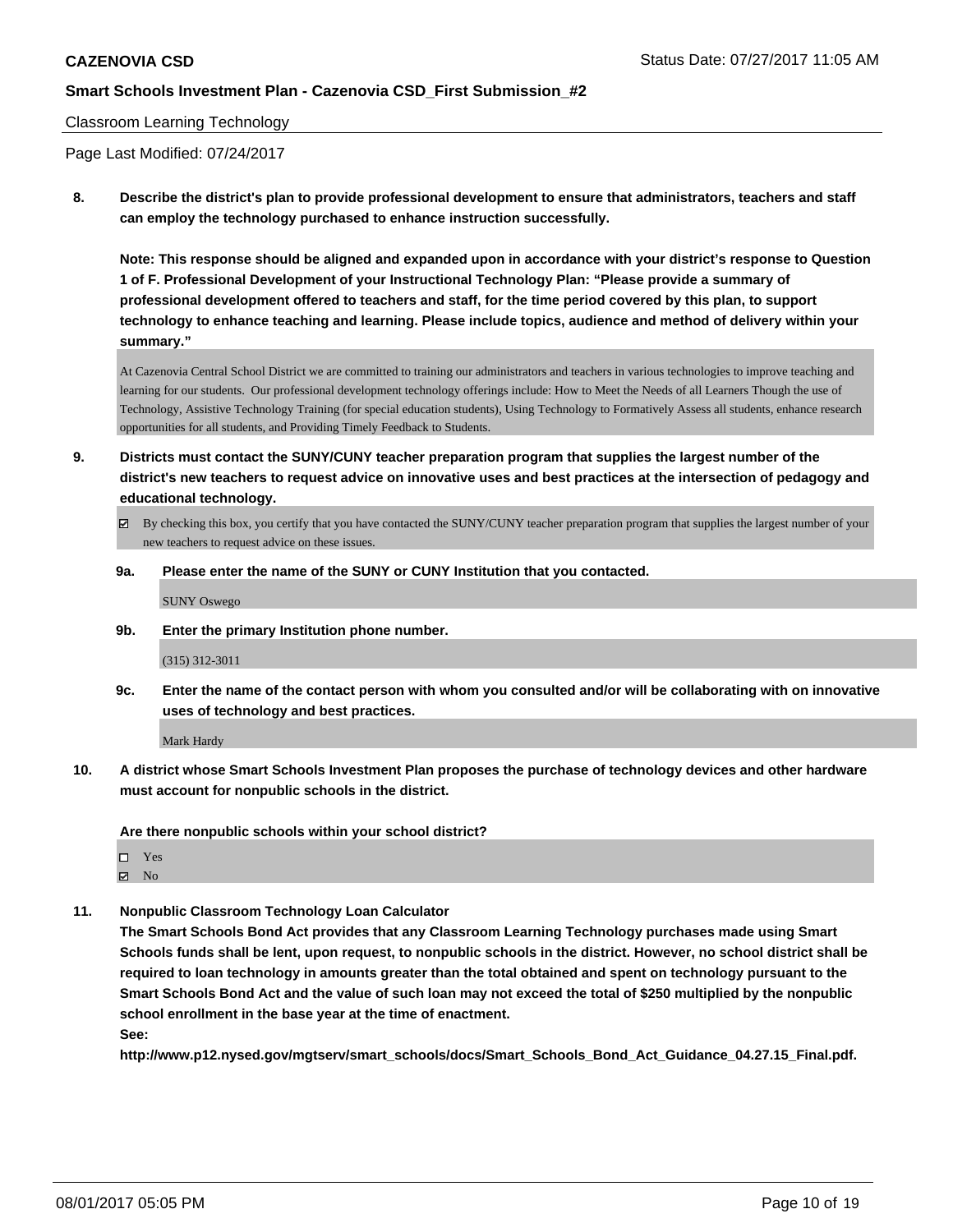Classroom Learning Technology

Page Last Modified: 07/24/2017

|                                       | 1. Classroom<br>Technology<br>Sub-allocation | 2. Public<br>l Enrollment<br>$(2014 - 15)$ | l 3. Nonpublic<br>l Enrollment<br>$(2014 - 15)$ | l 4. Sum of<br>Public and<br>l Nonpublic<br>Enrollment | 15. Total Per<br>Pupil Sub-<br>allocation | l 6. Total<br>Nonpublic Loan<br>l Amount                                                      |
|---------------------------------------|----------------------------------------------|--------------------------------------------|-------------------------------------------------|--------------------------------------------------------|-------------------------------------------|-----------------------------------------------------------------------------------------------|
| Calculated Nonpublic Loan<br>l Amount |                                              |                                            |                                                 |                                                        |                                           | (No Response)   (No Response)   (No Response)   (No Response)   (No Response)   (No Response) |

**12. To ensure the sustainability of technology purchases made with Smart Schools funds, districts must demonstrate a long-term plan to maintain and replace technology purchases supported by Smart Schools Bond Act funds. This sustainability plan shall demonstrate a district's capacity to support recurring costs of use that are ineligible for Smart Schools Bond Act funding such as device maintenance, technical support, Internet and wireless fees, maintenance of hotspots, staff professional development, building maintenance and the replacement of incidental items. Further, such a sustainability plan shall include a long-term plan for the replacement of purchased devices and equipment at the end of their useful life with other funding sources.**

By checking this box, you certify that the district has a sustainability plan as described above.

**13. Districts must ensure that devices purchased with Smart Schools Bond funds will be distributed, prepared for use, maintained and supported appropriately. Districts must maintain detailed device inventories in accordance with generally accepted accounting principles.**

 $\boxtimes$  By checking this box, you certify that the district has a distribution and inventory management plan and system in place.

**14. If you are submitting an allocation for Classroom Learning Technology complete this table. Note that the calculated Total at the bottom of the table must equal the Total allocation for this category that you entered in the SSIP Overview overall budget.**

|                         | Sub-Allocation |
|-------------------------|----------------|
| Interactive Whiteboards | l 0            |
| Computer Servers        | $\overline{0}$ |
| Desktop Computers       | 186,726        |
| Laptop Computers        | 120,658        |
| <b>Tablet Computers</b> | $\overline{0}$ |
| <b>Other Costs</b>      | 52,975         |
| Totals:                 | 360,359        |

**15. Please detail the type, quantity, per unit cost and total cost of the eligible items under each sub-category. This is especially important for any expenditures listed under the "Other" category. All expenditures must be capital-bond eligible to be reimbursed through the SSBA. If you have any questions, please contact us directly through smartschools@nysed.gov.**

**Please specify in the "Item to be Purchased" field which specific expenditures and items are planned to meet the district's nonpublic loan requirement, if applicable.**

**NOTE: Wireless Access Points that will be loaned/purchased for nonpublic schools should ONLY be included in this category, not under School Connectivity, where public school districts would list them.**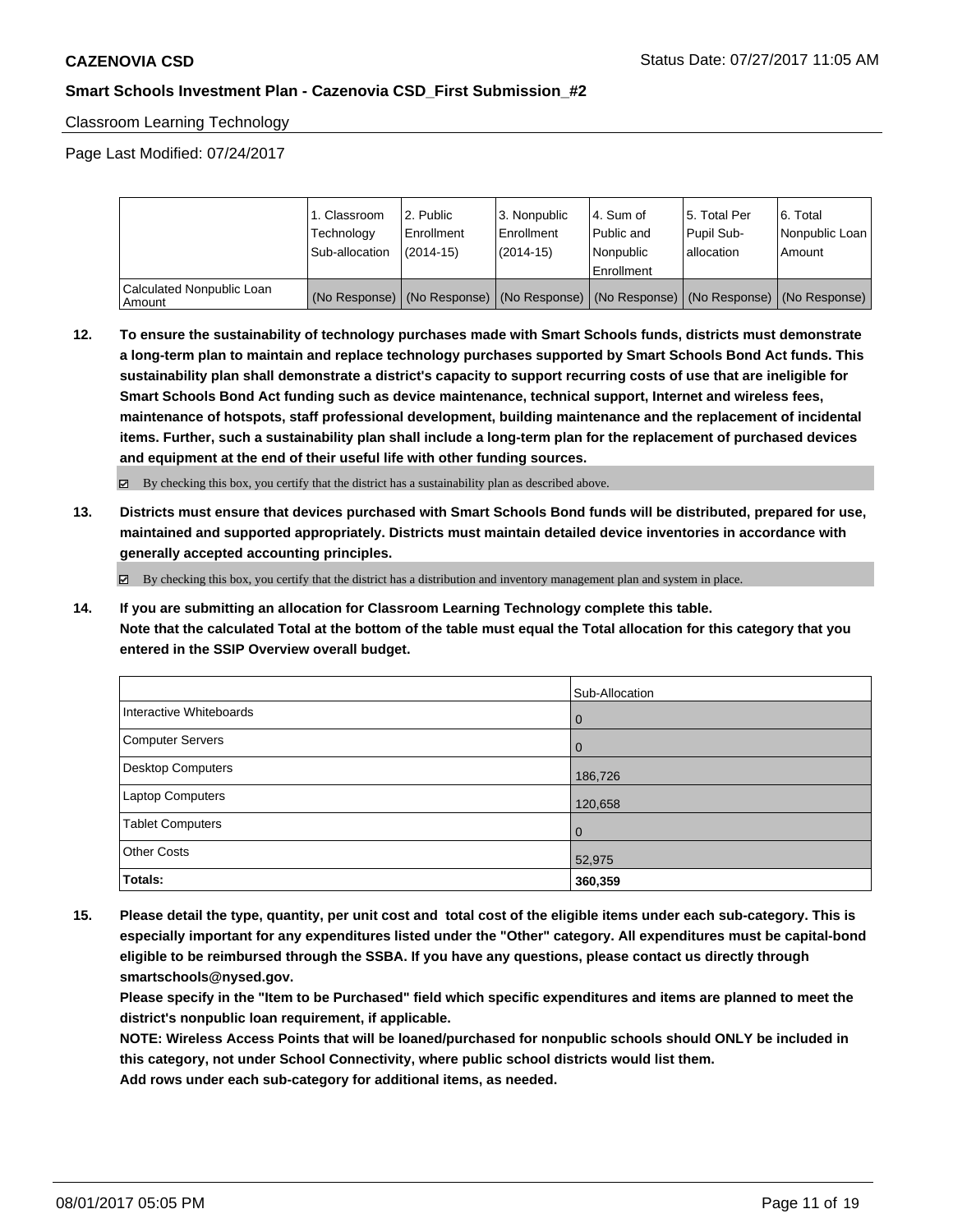# Classroom Learning Technology

| Select the allowable expenditure<br>type.<br>Repeat to add another item under<br>each type. | Item to be Purchased                                | Quantity | Cost per Item | <b>Total Cost</b> |
|---------------------------------------------------------------------------------------------|-----------------------------------------------------|----------|---------------|-------------------|
| <b>Desktop Computers</b>                                                                    | Apple iMac 21.5                                     | 108      | 1,028         | 111,024           |
| <b>Desktop Computers</b>                                                                    | Dell Optiplex 7050 SFF w/24                         | 66       | 1,147         | 75,702            |
| <b>Laptop Computers</b>                                                                     | MacBook Air 5-pack                                  | 4        | 4,645         | 18,580            |
| <b>Laptop Computers</b>                                                                     | <b>HP SB CHROME 14 G4 N2840 &amp;</b><br>l licenses | 318      | 321           | 102,078           |
| <b>Other Costs</b>                                                                          | BRETFORD NB CART SLVR                               | 15       | 1,495         | 22,425            |
| <b>Other Costs</b>                                                                          | Casio Slimline Projector XJ-A147                    | 25       | 922           | 23,050            |
| <b>Other Costs</b>                                                                          | Samsung UN65MU7000 65-in 4K LED<br><b>TV</b>        | 5        | 1,500         | 7,500             |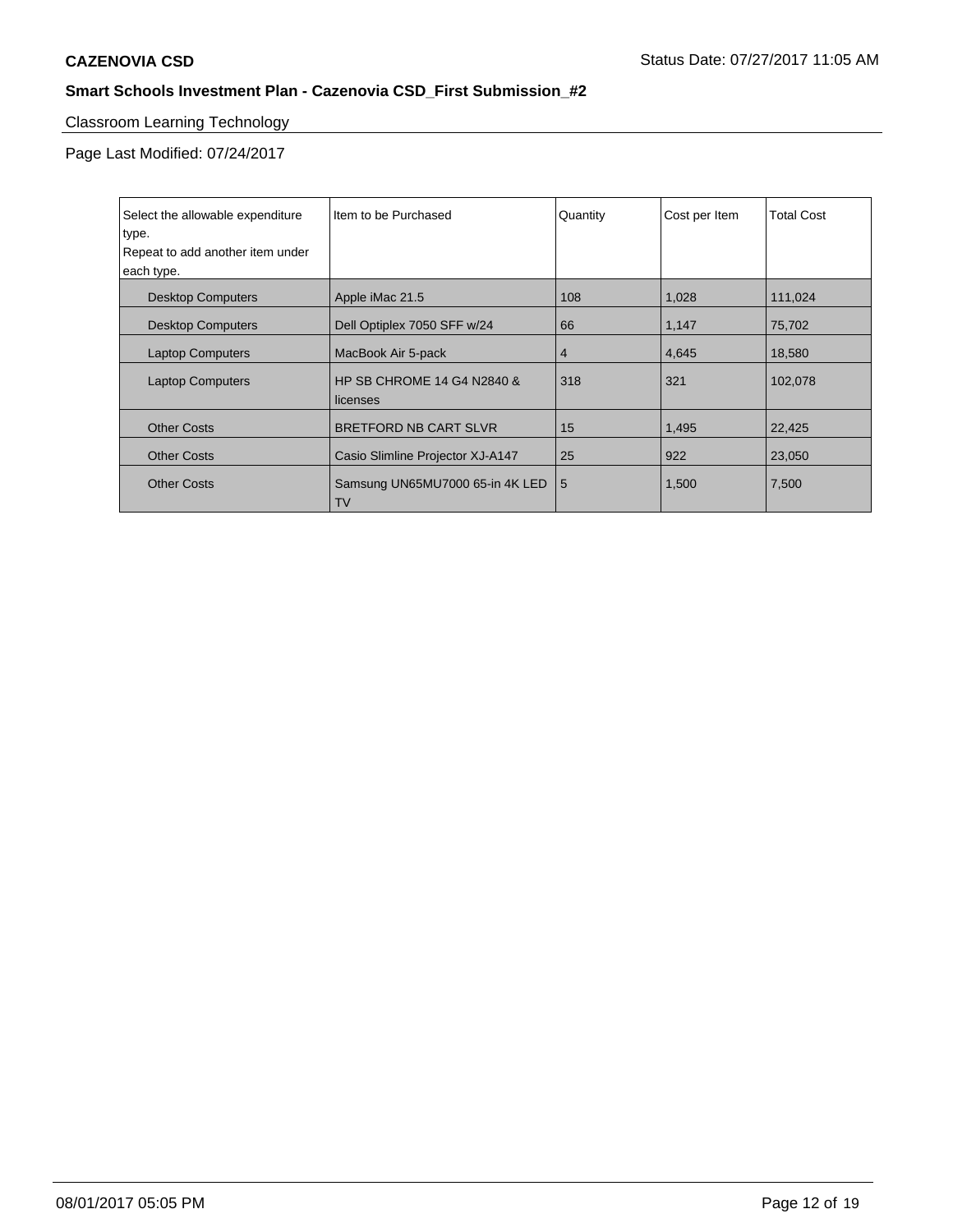#### Pre-Kindergarten Classrooms

Page Last Modified: 07/24/2017

### **Group 1**

**1. Provide information regarding how and where the district is currently serving pre-kindergarten students and justify the need for additional space with enrollment projections over 3 years.**

(No Response)

- **2. Describe the district's plan to construct, enhance or modernize education facilities to accommodate prekindergarten programs. Such plans must include:**
	- **Specific descriptions of what the district intends to do to each space;**
	- **An affirmation that pre-kindergarten classrooms will contain a minimum of 900 square feet per classroom;**
	- **The number of classrooms involved;**
	- **The approximate construction costs per classroom; and**
	- **Confirmation that the space is district-owned or has a long-term lease that exceeds the probable useful life of the improvements.**

(No Response)

**3. Smart Schools Bond Act funds may only be used for capital construction costs. Describe the type and amount of additional funds that will be required to support ineligible ongoing costs (e.g. instruction, supplies) associated with any additional pre-kindergarten classrooms that the district plans to add.**

(No Response)

**4. All plans and specifications for the erection, repair, enlargement or remodeling of school buildings in any public school district in the State must be reviewed and approved by the Commissioner. Districts that plan capital projects using their Smart Schools Bond Act funds will undergo a Preliminary Review Process by the Office of Facilities Planning.**

**Please indicate on a separate row each project number given to you by the Office of Facilities Planning.**

| Project Number |  |
|----------------|--|
| (No Response)  |  |

**5. If you have made an allocation for Pre-Kindergarten Classrooms, complete this table. Note that the calculated Total at the bottom of the table must equal the Total allocation for this category that you entered in the SSIP Overview overall budget.**

| Totals:                                  | 0              |
|------------------------------------------|----------------|
| Other Costs                              | (No Response)  |
| Enhance/Modernize Educational Facilities | (No Response)  |
| Construct Pre-K Classrooms               | (No Response)  |
|                                          | Sub-Allocation |

**6. Please detail the type, quantity, per unit cost and total cost of the eligible items under each sub-category. This is especially important for any expenditures listed under the "Other" category. All expenditures must be capital-bond eligible to be reimbursed through the SSBA. If you have any questions, please contact us directly through smartschools@nysed.gov.**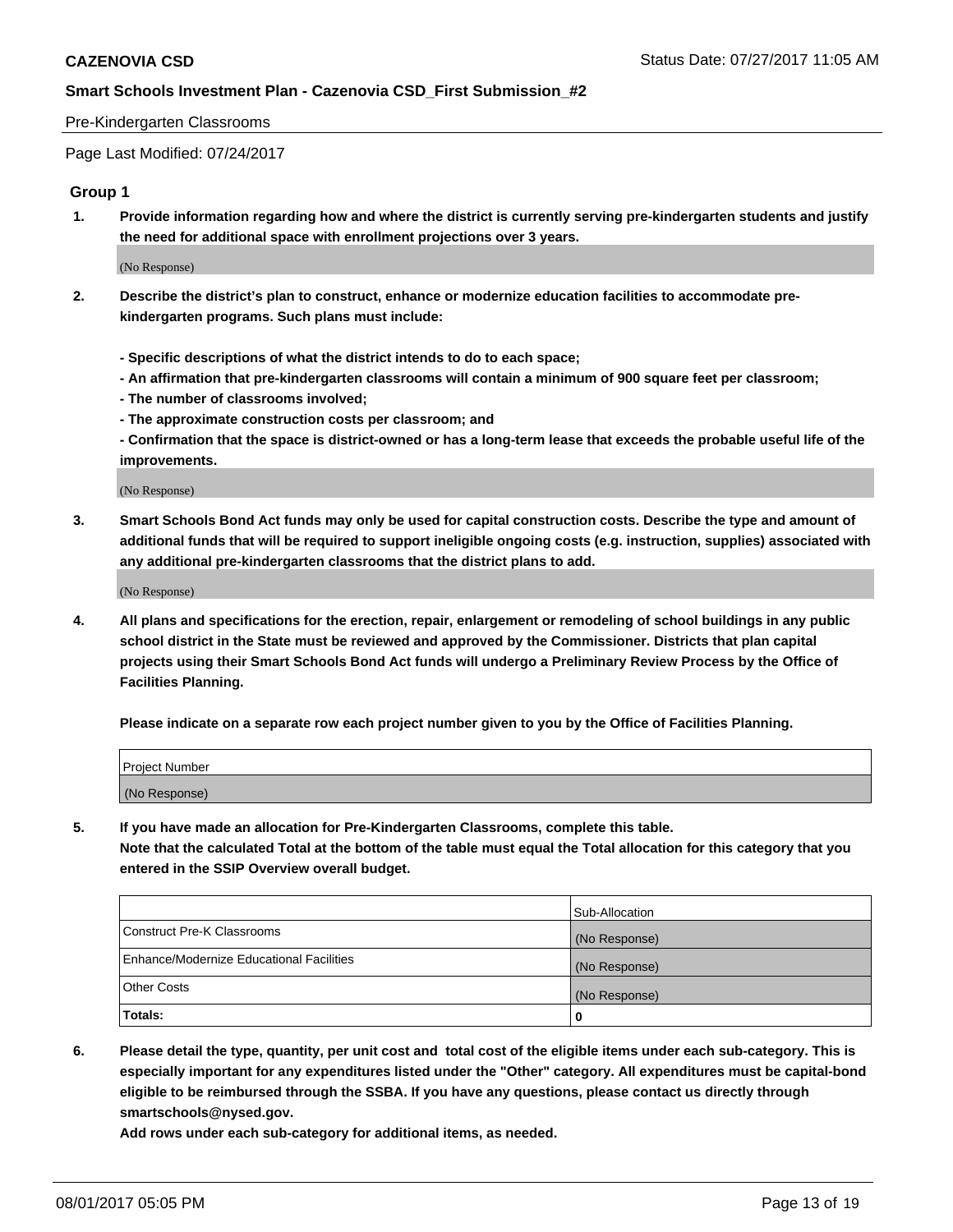# Pre-Kindergarten Classrooms

| Select the allowable expenditure | Item to be purchased | Quantity      | Cost per Item | <b>Total Cost</b> |
|----------------------------------|----------------------|---------------|---------------|-------------------|
| type.                            |                      |               |               |                   |
| Repeat to add another item under |                      |               |               |                   |
| each type.                       |                      |               |               |                   |
| (No Response)                    | (No Response)        | (No Response) | (No Response) | (No Response)     |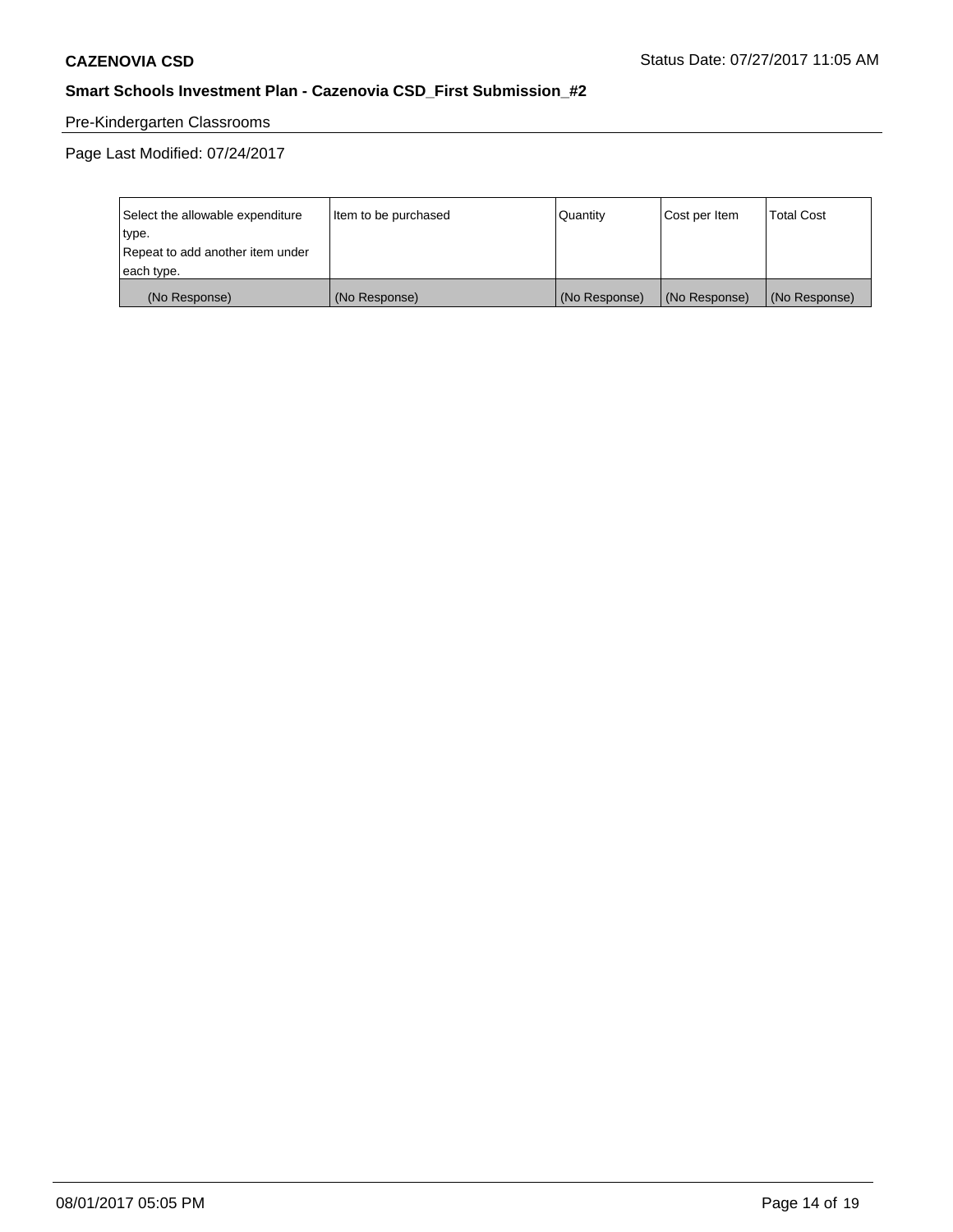Replace Transportable Classrooms

Page Last Modified: 07/24/2017

#### **Group 1**

**1. Describe the district's plan to construct, enhance or modernize education facilities to provide high-quality instructional space by replacing transportable classrooms.**

(No Response)

**2. All plans and specifications for the erection, repair, enlargement or remodeling of school buildings in any public school district in the State must be reviewed and approved by the Commissioner. Districts that plan capital projects using their Smart Schools Bond Act funds will undergo a Preliminary Review Process by the Office of Facilities Planning.**

**Please indicate on a separate row each project number given to you by the Office of Facilities Planning.**

| Project Number |  |  |
|----------------|--|--|
| (No Response)  |  |  |

**3. For large projects that seek to blend Smart Schools Bond Act dollars with other funds, please note that Smart Schools Bond Act funds can be allocated on a pro rata basis depending on the number of new classrooms built that directly replace transportable classroom units.**

**If a district seeks to blend Smart Schools Bond Act dollars with other funds describe below what other funds are being used and what portion of the money will be Smart Schools Bond Act funds.**

(No Response)

**4. If you have made an allocation for Replace Transportable Classrooms, complete this table. Note that the calculated Total at the bottom of the table must equal the Total allocation for this category that you entered in the SSIP Overview overall budget.**

|                                                | Sub-Allocation |
|------------------------------------------------|----------------|
| Construct New Instructional Space              | (No Response)  |
| Enhance/Modernize Existing Instructional Space | (No Response)  |
| Other Costs                                    | (No Response)  |
| Totals:                                        | $\Omega$       |

**5. Please detail the type, quantity, per unit cost and total cost of the eligible items under each sub-category. This is especially important for any expenditures listed under the "Other" category. All expenditures must be capital-bond eligible to be reimbursed through the SSBA. If you have any questions, please contact us directly through smartschools@nysed.gov.**

| Select the allowable expenditure | Item to be purchased | Quantity      | Cost per Item | <b>Total Cost</b> |
|----------------------------------|----------------------|---------------|---------------|-------------------|
| type.                            |                      |               |               |                   |
| Repeat to add another item under |                      |               |               |                   |
| each type.                       |                      |               |               |                   |
| (No Response)                    | (No Response)        | (No Response) | (No Response) | (No Response)     |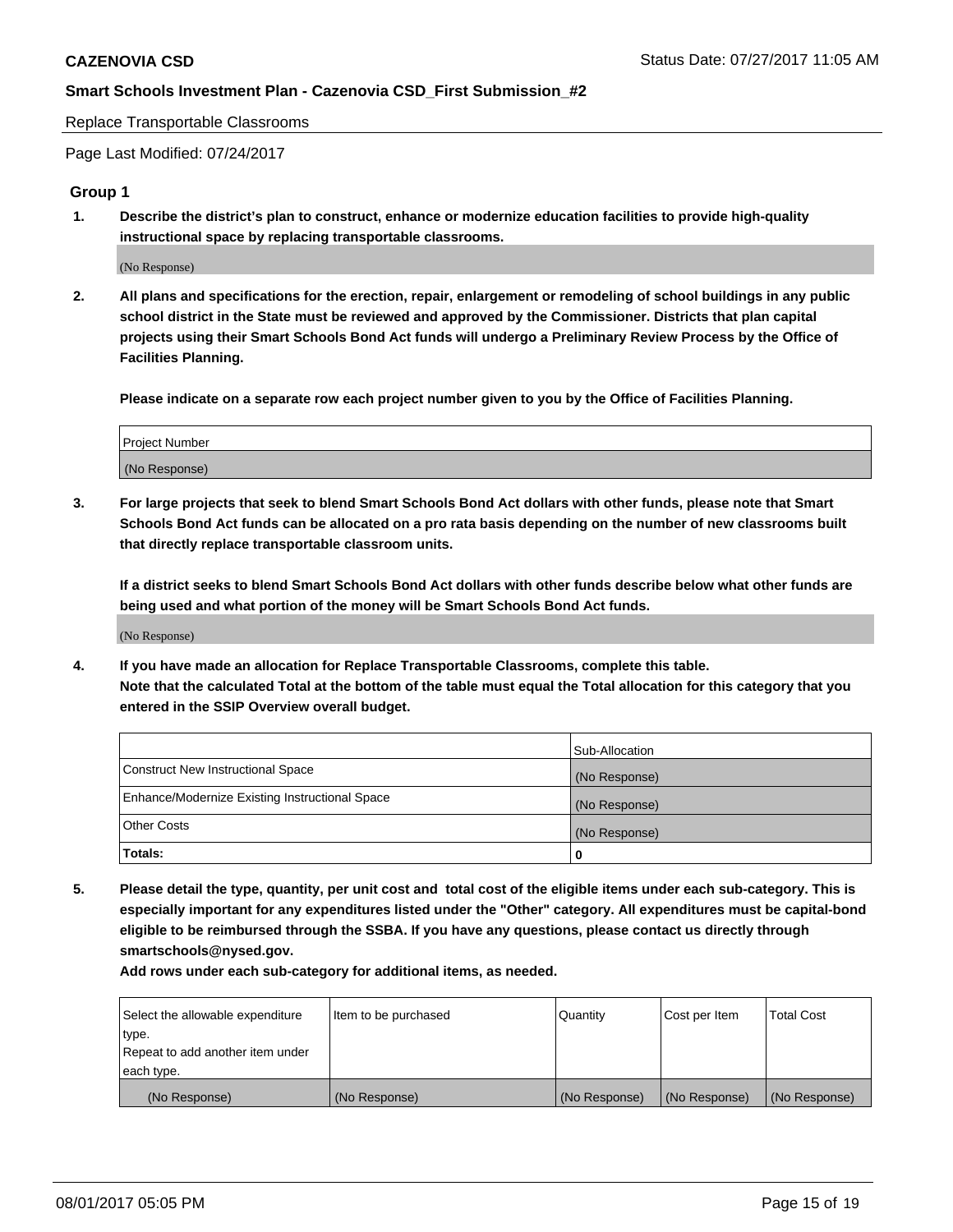#### High-Tech Security Features

Page Last Modified: 07/24/2017

### **Group 1**

**1. Describe how you intend to use Smart Schools Bond Act funds to install high-tech security features in school buildings and on school campuses.**

(No Response)

**2. All plans and specifications for the erection, repair, enlargement or remodeling of school buildings in any public school district in the State must be reviewed and approved by the Commissioner. Districts that plan capital projects using their Smart Schools Bond Act funds will undergo a Preliminary Review Process by the Office of Facilities Planning.** 

**Please indicate on a separate row each project number given to you by the Office of Facilities Planning.**

| Project Number |  |
|----------------|--|
|                |  |
| (No Response)  |  |

- **3. Was your project deemed eligible for streamlined Review?**
	- Yes  $\hfill \square$  No
- **4. Include the name and license number of the architect or engineer of record.**

| Name          | License Number |
|---------------|----------------|
| (No Response) | (No Response)  |

**5. If you have made an allocation for High-Tech Security Features, complete this table. Note that the calculated Total at the bottom of the table must equal the Total allocation for this category that you entered in the SSIP Overview overall budget.**

|                                                      | Sub-Allocation |
|------------------------------------------------------|----------------|
| Capital-Intensive Security Project (Standard Review) | (No Response)  |
| Electronic Security System                           | (No Response)  |
| <b>Entry Control System</b>                          | (No Response)  |
| Approved Door Hardening Project                      | (No Response)  |
| <b>Other Costs</b>                                   | (No Response)  |
| Totals:                                              | 0              |

**6. Please detail the type, quantity, per unit cost and total cost of the eligible items under each sub-category. This is especially important for any expenditures listed under the "Other" category. All expenditures must be capital-bond eligible to be reimbursed through the SSBA. If you have any questions, please contact us directly through smartschools@nysed.gov.**

| (No Response)                    | (No Response)        | (No Response) | (No Response) | (No Response)     |
|----------------------------------|----------------------|---------------|---------------|-------------------|
| each type.                       |                      |               |               |                   |
| Repeat to add another item under |                      |               |               |                   |
| type.                            |                      |               |               |                   |
| Select the allowable expenditure | Item to be purchased | Quantity      | Cost per Item | <b>Total Cost</b> |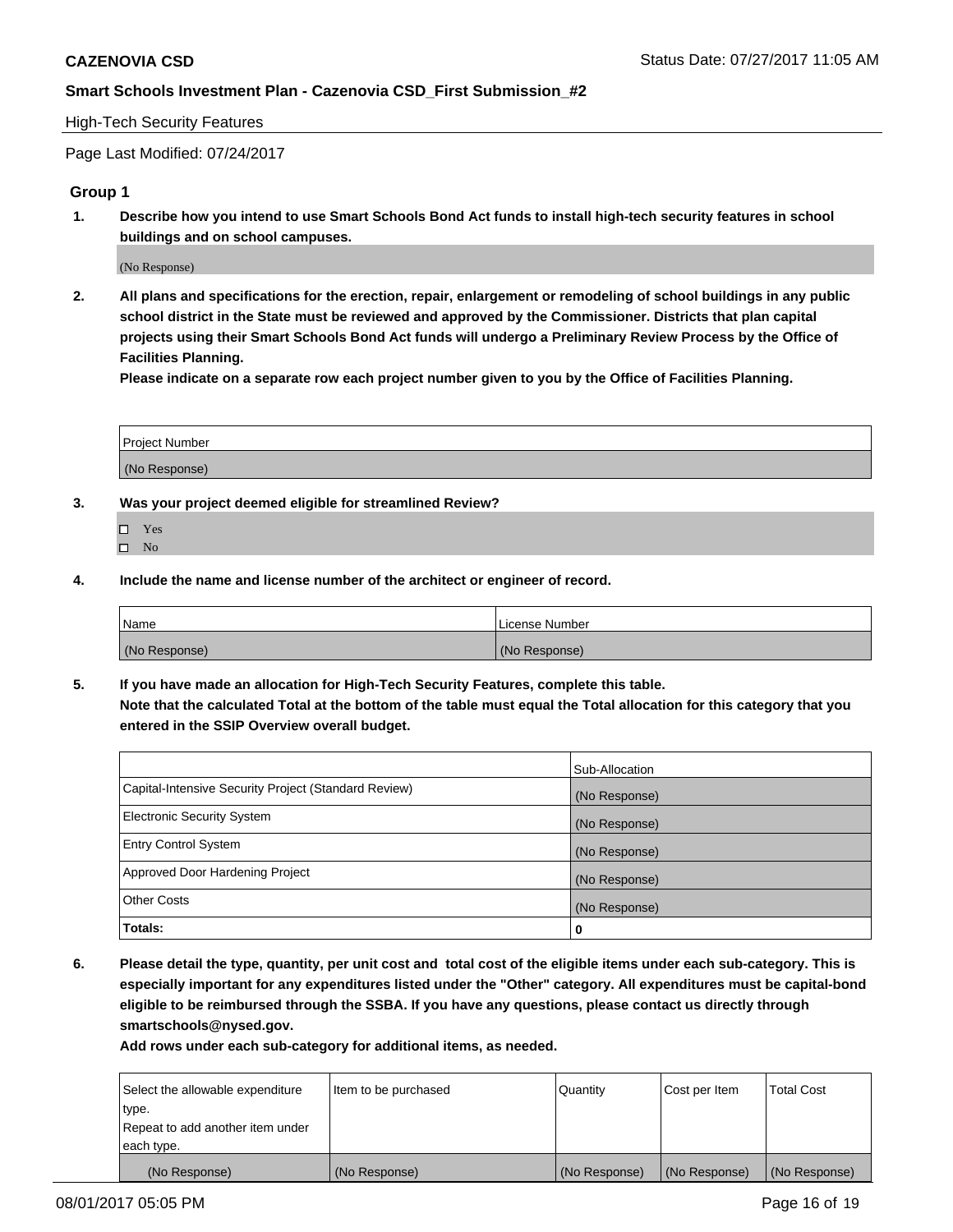# High-Tech Security Features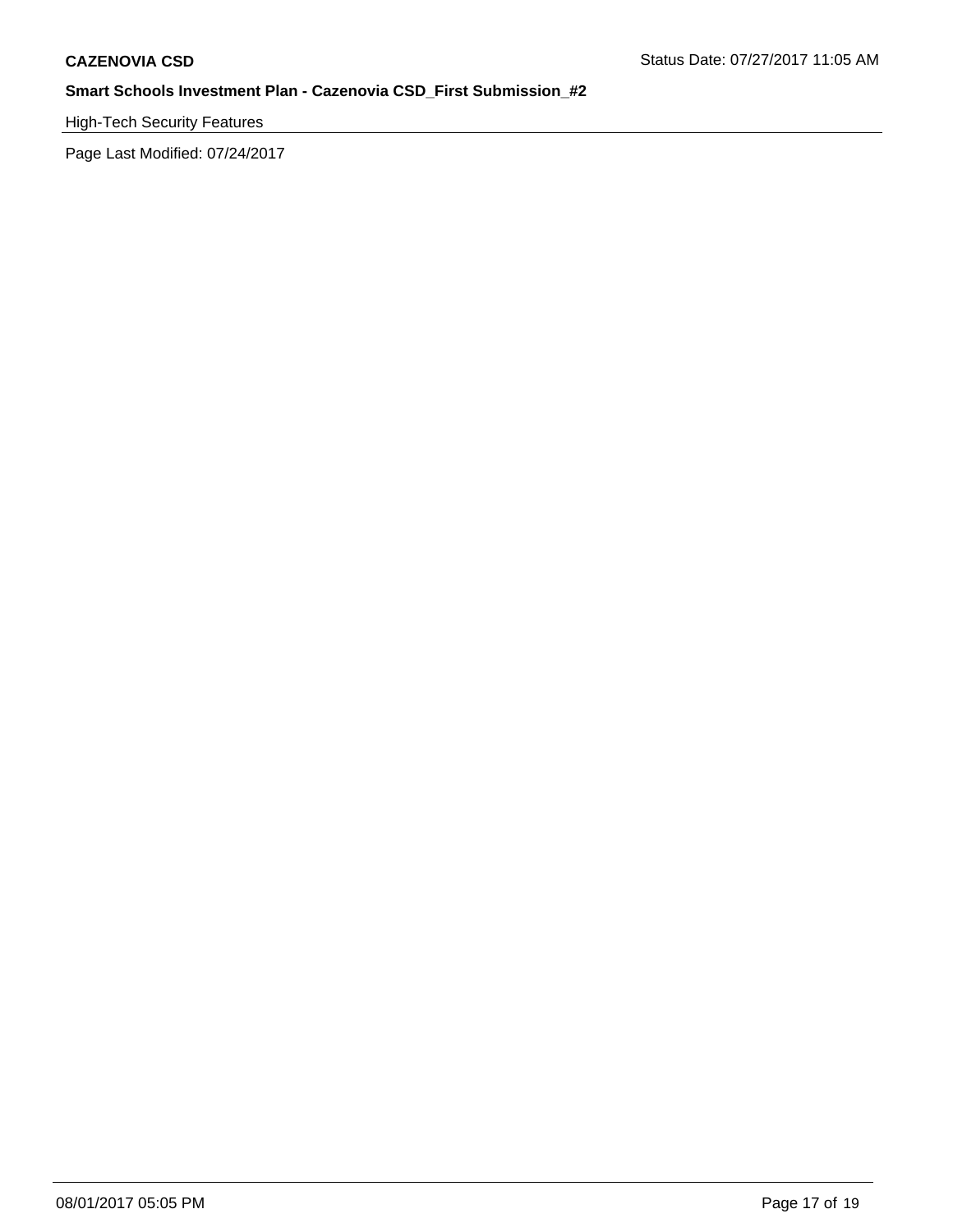Report

Page Last Modified: 05/17/2017